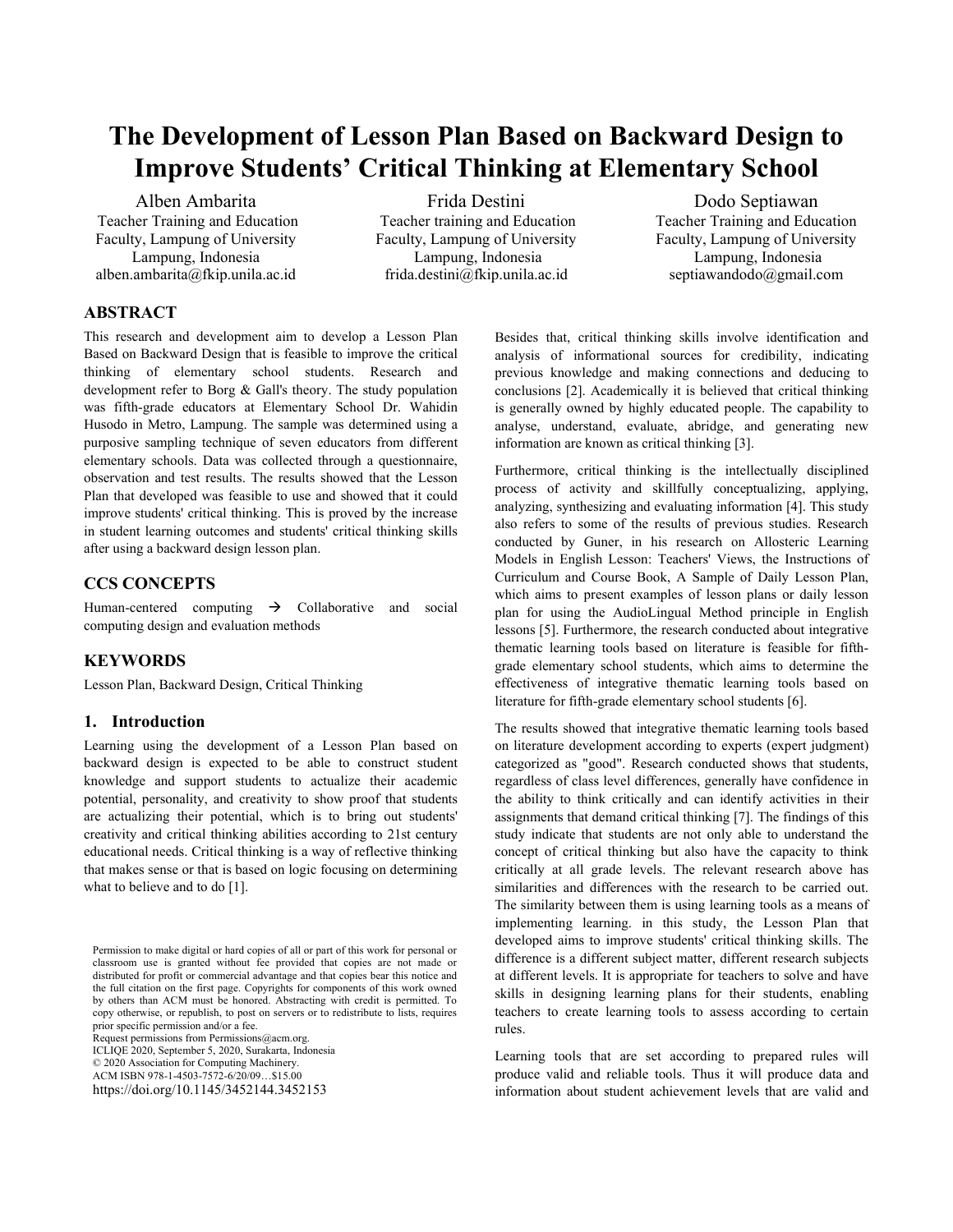The 4th ICLIQE (2020), September 5, 2020, Surakarta, Indonesia A. Ambarita et al.

accurate as well. This study of developing a Lesson Plan based on backward design contributes to knowledge and experience for teachers, as an alternative to improving students' critical thinking. In the point of view of backward design, teachers are designers. They should craft the curriculum and learning experiences to meet specified purposes. Teachers are also designers of assessments to recognize student needs to guide their teaching and to enable themselves and their students to determine whether they have achieved their goals[8]. Based on these problems, it is necessary to have research and development of the Lesson Plan based on backward design to improve the critical thinking skills of elementary school students.

# **2. Method**

This type of research is Research and Development. The research and development used is the Borg & Gall design model which consists of ten steps: initial research and information gathering, planning, initial product format development, initial trials, product revisions, field trials, revisions products, operational field trials, final product revisions, implementation [9]. This study only carried out the first step to the seventh step, which is the initial research and information gathering stage to the field trial stage, due to the limitations of the researcher, both in terms of time and cost. The population in this study was the fifth-grade elementary school teacher at Dr. Wahidi Sudiro Husodo Metro, Lampung. While the sample is one of the elements of the population that will be used as an object of research. In this study, the sampling technique used is a purposive sampling technique that is included in nonprobability sampling, a sampling technique with certain considerations.

Data collection tools for developing Lesson Plan based on backward design are material, media, and language validation. Material aspects include the suitability of the Lesson Plan based on backward design for critical thinking and the quality of the content. Media aspects The Lesson Plan meets didactical, construction, and technical requirements. The language aspect fulfills the writing requirements.

Learning outcomes are obtained from the results of the pre-test and post-test of learning using the Lesson Plan based on backward design, using valid and reliable test instruments, and considering the level of difficulty and the different power of the questions. The multiple-choice instrument is given a score of one for the correct answer and a score of zero for the wrong answer. The results of critical thinking skills use observation sheets. Data analysis techniques used to see the effectiveness between the use of Lesson Plan based on backward design learning tools in learning is done by analyzing the average value of the normalized gain with the n-Gain formula. The n-gain analysis that will be used in this study is based on the results of the pre-test and posttest.

## **3. Research Results And Discussion**

# **3.1. Research Results Development of a Lesson Plan based on Backward Design to improve critical thinking of fifth-grade students of elementary school**

Research Results Development of a Lesson Plan based on Backward Design to improve critical thinking of fifth-grade students of elementary school, the results are obtained:

#### *3.1.1 Research and Information Collection*

The collection of initial information is done through preliminary research by observing the learning process and collecting learning outcomes documents in the fifth grade of Elementary Schools in Metro, Lampung. The results of the preliminary research are used as a consideration and basis for the development of the Lesson Plan. This step needs to be done because this development research is testing a product in the form of a thematic Lesson Plan based on backward design to improve critical thinking. Its development is based on empirical data on the subject studied based on observations of students' critical thinking and analysis of learning outcomes and analysis of the needs of educators on September 6 and 7, 2019 in the fifth grade of Elementary School.

#### *3.1.2 Planning (Planning)*

Planning of developing a themed Lesson Plan based on backward design that is, initial preparation of the Lesson Plan to improve critical thinking, presenting indicators by basic competencies, learning objectives by indicators with character content, preparation of summative assessments by the objectives to be achieved, steps learning steps with memorable models and methods, planning evaluation tools, and preparing assessment instruments.

#### *3.1.3 The Development of Initial Product Format*

The first stage carried out by researchers is analyzing the curriculum and analyzing the contents of the Core Competencies and Basic Competencies, then compiling a draft of the Lesson Plan by the backward design model, that is, formulating indicators by the Basic Competencies, followed by formulating learning objectives by the provisions associated with indicators thinking critical, then conduct a formative assessment to see and know students' understanding of learning material by direct assessment, followed by carrying out the process of learning activities by student needs to be seen from the results of the previous formative assessment. The results of this product design are Thematic Lesson Plan based on backward design which is completed with questions and lattice assessment questions and observation instruments for students' critical thinking.

## *3.1.4 Preliminary Field Testing (Preliminary Field Testing)*

The results of limited product trials are used to determine improved learning outcomes, critical thinking skills, and effective use of learning tools. This is the following results of the trial.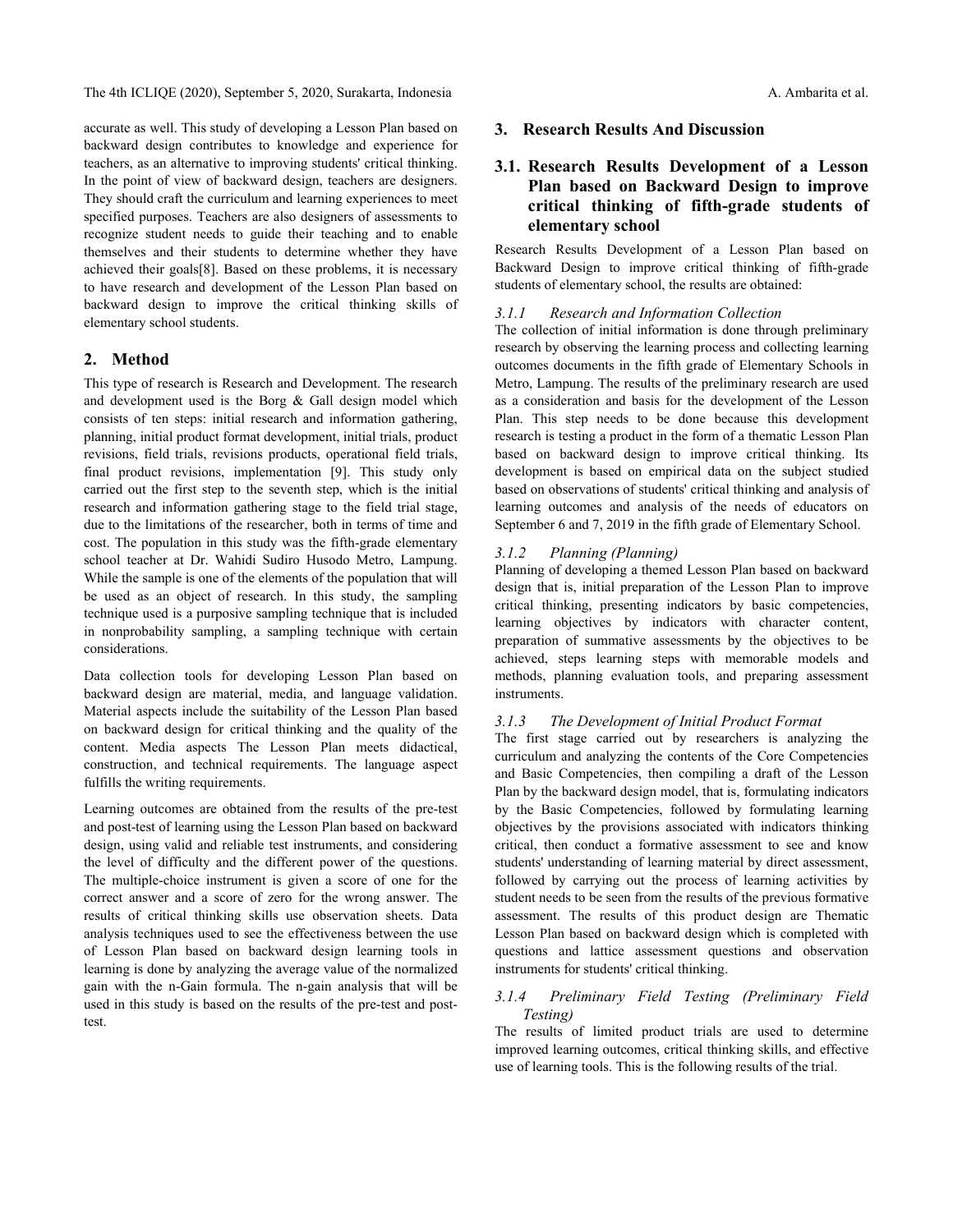The Development of Lesson Plan Based on Backward Design to Improve Students' Critical Thinking at Elementary School The 4th ICLIQE (2020), September 5, 2020, Surakarta, Indonesia

#### *3.1.4.1 Learning Outcomes*

Based on the hypothesis test, the N-Gain calculation result is 0.35 in the medium category and students reach the Minimum Mastery Criteria of 66% (6 students), then the Lesson Plan based on Backward Design is quite effective to be used in the field test.

Table 1. Limited Test Pre-test and Post-test Score

|     |                          | Test scores |        |      |          |
|-----|--------------------------|-------------|--------|------|----------|
| No. | Indicator                | Pre-        | Post-  | $N-$ | Criteria |
|     |                          | test        | test   | Gain |          |
|     | The number               | 9           | 9      |      |          |
|     | of students              |             |        |      |          |
| 2   | Amount of                | 518,70      | 642,74 |      |          |
|     | Values                   |             |        |      |          |
| 3   | Average<br>value         | 57,63       | 71,42  | 0,39 | Medium   |
| 4   | Highest<br><b>Scores</b> | 78,64       | 92,00  |      |          |
| 5   | Lowest score             | 36,08       | 47,42  |      |          |
| 6   | Completeness<br>Level    | 33%         | 55%    |      |          |

# *3.1.4.2 Critical Thinking Ability Test Results*

The results of the critical thinking ability test were obtained from the observation of students while participating in learning in a limited trial class. The following is a recapitulation of the results of students' critical thinking in small groups.

Table 2. Recapitulation of the results of critical thinking skills of small group students

| No. | Score    | Category     | Frequency | Percentage<br>(%) |
|-----|----------|--------------|-----------|-------------------|
|     | 81-100   | Very<br>Good |           | 11,1              |
| 2   | 66-80    | Good         | 5         | 55,6              |
| 3   | 51-65    | Enough       | 3         | 33,3              |
| 4   | $0 - 50$ | Less         |           | 0,0               |
|     | Total    |              | 9         | 100,0             |

Based on the above table it can be described that the critical thinking skills of 9 students in a small group there is 1 student (11.1%) with a very good category, 5 students (55.6%) with a good category, and 3 students (33.3 %) with enough categories. It can be interpreted that the ability to think critically is marked by the emergence of aspects that show indicators of critical thinking are visible.

# *3.1.4.3 Practitioner test results*

Learning tools of the Lesson Plan is conducted by a validation test by the practitioner/teacher, to assess the effectiveness of the Lesson Plan based on character. This validity test was carried out in the initial trials in the fifth grade of Public Elementary School in Metro, Lampung. These are the results.

Table 3. Results of expert validation

| No.                            | The practitioner | Value | Category  |
|--------------------------------|------------------|-------|-----------|
|                                | Practitioner 1   | 79,5  | Very Good |
|                                | Practitioner 2   | 80,6  | Very Good |
| Practitioner 3<br>$\mathbf{c}$ |                  | 80,6  | Very Good |
| Total                          |                  | 240,7 |           |
| Average                        |                  | 80,2  |           |

## *3.1.5 Main Product Revision*

It shows that there is a significant increase in learning outcomes and critical thinking skills and practitioner tests, so the product does not need revision, and is worth testing in large groups.

# *3.1.6 Main Field Testing*

There are differences in learning outcomes before and after using a Problem Based Learning Worksheet. Improvements that occur before and after learning are calculated by the N-Gain formula, as follows.

|     |               | Test scores |       |      |          |
|-----|---------------|-------------|-------|------|----------|
| No. | Indicator     | Pre-test    | Post- | $N-$ | Criteria |
|     |               |             | test  | Gain |          |
| 1   | The number    | 21<br>21    |       |      |          |
|     | of students   |             |       |      |          |
| 2   | Amount of     | 1208,64     | 1980  |      |          |
|     | Values        |             |       |      |          |
| 3   | Average       | 57,55       | 73,3  |      |          |
|     | value         |             |       | 0,41 | Medium   |
| 4   | Highest       | 78,64       | 90    |      |          |
|     | <b>Scores</b> |             |       |      |          |
| 5   | Lowest score  | 36,08       | 60    |      |          |
| 6   | Completeness  | 43%         | 81%   |      |          |
|     | Level         |             |       |      |          |

Based on the hypothesis test, the N-Gain calculation result is 0.41 in the medium category and students reach the Minimum Mastery Criteria of 81% (17 students). An increase in learning outcomes before and after using the Lesson Plan based on Backward Design in large group trials. While the results of critical thinking skills test results obtained from student observations while participating in learning in the classroom trial class. The following is a recapitulation of the results of students' critical thinking skills in large groups.

Table 5. Observation of students critical thinking

| No.   | Score    | Category  | Frequency | Percentage |
|-------|----------|-----------|-----------|------------|
|       |          |           |           | (%)        |
|       | 81-100   | Very Good |           | 9,5        |
| 2     | 66-80    | Good      | 14        | 66,7       |
| 3     | 51-65    | Enough    |           | 23,8       |
|       | $0 - 50$ | Less      |           | 0,0        |
| Total |          |           |           | 100,0      |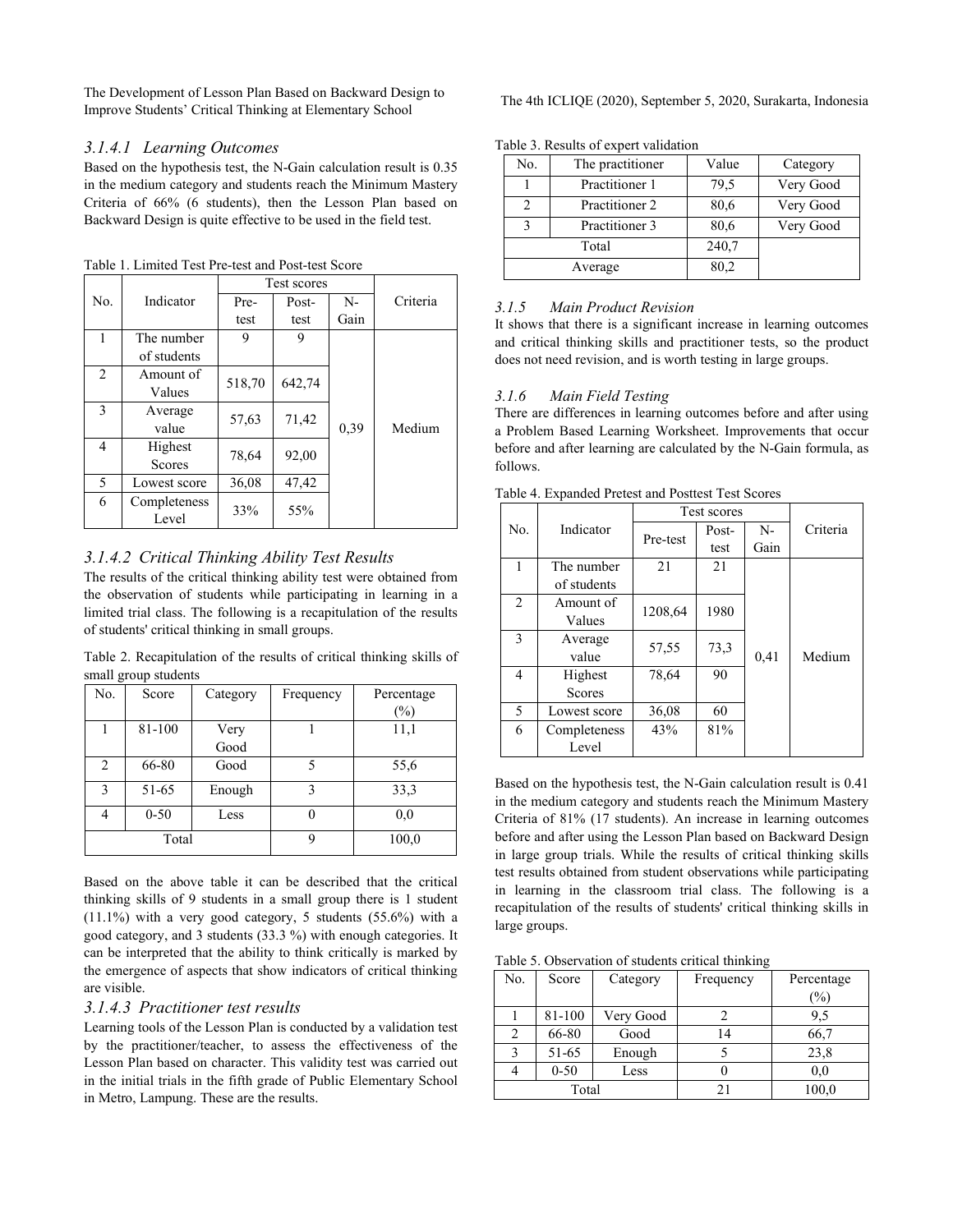Based on the table above it can be described that the critical thinking skills of 21 students in a large group there are 2 students (9.5%) with a very good category, 14 students (66.7%) with a good category, 5 students (23.8%) with enough categories, and no students with less categories. It can be understood that students are said to be able to think critically marked by the emergence of aspects that show indicators of critical thinking, the results of the analysis of each aspect of critical thinking as follows.

| Table 6. Analysis of the Critical Thinking Aspects |                          |            |          |  |  |  |
|----------------------------------------------------|--------------------------|------------|----------|--|--|--|
| No                                                 | Indicator                | Percentage | Category |  |  |  |
|                                                    | Ability to analyze       | 71,4 %     | High     |  |  |  |
| $\overline{c}$                                     | The ability to interpret | 80.9%      | High     |  |  |  |
|                                                    | answers                  |            |          |  |  |  |
| 3                                                  | Ability to evaluate      | 76,2%      | High     |  |  |  |
| 4                                                  | The ability to conclude  | 66,6 %     | Medium   |  |  |  |
|                                                    |                          |            |          |  |  |  |

Table 6. Analysis of the Critical Thinking Aspects

While the practitioner test on a large trial was conducted on 7 teachers from the Public Elementary School in the Dr. Wahidin Husodo in Metro, Lampung. The test results can be seen in the following table.

| No.                 | - 1<br>The Practitioner | Value | Category  |
|---------------------|-------------------------|-------|-----------|
| Practitioner 1<br>1 |                         | 87,5  | Very Good |
| 2                   | Practitioner 2          | 86,3  | Very Good |
| 3                   | Practitioner 3          | 89,7  | Very Good |
| 4                   | Practitioner 4          | 80,6  | Very Good |
| 5                   | Practitioner 5          | 90,9  | Very Good |
| 6                   | Practitioner 6          | 75,0  | Very Good |
| Practitioner 7<br>7 |                         | 86,3  | Very Good |
| Total               |                         | 596,3 |           |
| Average             |                         | 85,2  |           |

Table 7. large group trials by practitioners

#### *3.1.7 Operational Product Revision*

This revision was made after the analysis of the main field trials to improve the product, taking into account comments and suggestions during previous trials.

# **3.2. Effectiveness of Lesson Plan based on Backward Design for improving critical thinking**

The product effectiveness test was conducted to see a significant increase in students' critical thinking skills seen from student learning outcomes before and after learning using thematic learning tools. The average pretest learning outcomes of students in grade 5 were 57.55 and posttest results increased to 73.30 with an average N-Gain of 0.41 (medium category). Besides, the effectiveness of the Lesson Plan is also seen from the practitioner test which shows a very good category with an average value of 85.2.

# **3.3. Discussion**

# *3.3.1 Development of Lesson Plan based on Backward Design to improve critical thinking*

This research is a development study, the development is carried out by analyzing the observational data. In the initial field study, information was obtained that (1) the quality of the learning process was still low. (2) The ability to think critically in low category students. (3), the teacher has not yet made a Lesson Plan that is integrated with 21st Century skills including 4C, Literacy and High Order Thinking Skills (4) The Lesson Plan does not yet contain points that lead to the character-building of learners, (5) The unavailability of learning tools in the form Lesson Plan based on Backward Design for Public Elementary Schools in Metro, Lampung. Therefore, the authors developed a Lesson Plan based on Backward Design in fifth grade for elementary schools.

The form of the Lesson Plan that developed in this study is similar to the backward design model. The backward design model that is centered on students is done by identifying the objectives, conducting assessments before the learning process takes place (formative), planning learning experiences and learning, and finally, the final learning assessment (summative) is final. Furthermore, according to the Minister of Education and Culture Regulations No. 22 of 2016 concerning the standard process, the preparation of the Lesson Plan should consider the following principles:

- 1. Individual differences, including initial abilities, intellectual level, talents, interests, and potential, learning motivation, social abilities, emotions, learning styles, special needs, learning speed, cultural background, norms, values, the environment of students.
- 2. Active participation of students
- 3. Student-centered, to encourage enthusiasm for learning, motivation, interest, creativity, initiative, inspiration, innovation and independence.

This study refers to the results of Fauziah & Jailani's research which shows that the effectiveness of the Lesson Plan must go through student learning processes in groups, discuss, and develop skills based on understanding that can make students actively build and discover their knowledge so that the process of understanding concepts is more easily internalized into real-world contexts [10]. This study uses a Lesson Plan based on Backward Design that leads to indicators of critical thinking.

# *3.3.2 The Effectiveness of Lesson Plan based on Backward Design Tools to improve critical thinking* The effectiveness of teaching material in learning is seen from whether or not the student's learning outcomes increase after using the teaching material. To determine the effectiveness of the use of Lesson plans based on Backward Design by looking at the level of learning outcomes obtained by students before and after participating in learning using these tools. The effectiveness test is used to see the ability to think critically, and student learning outcomes, as well as practice tests.